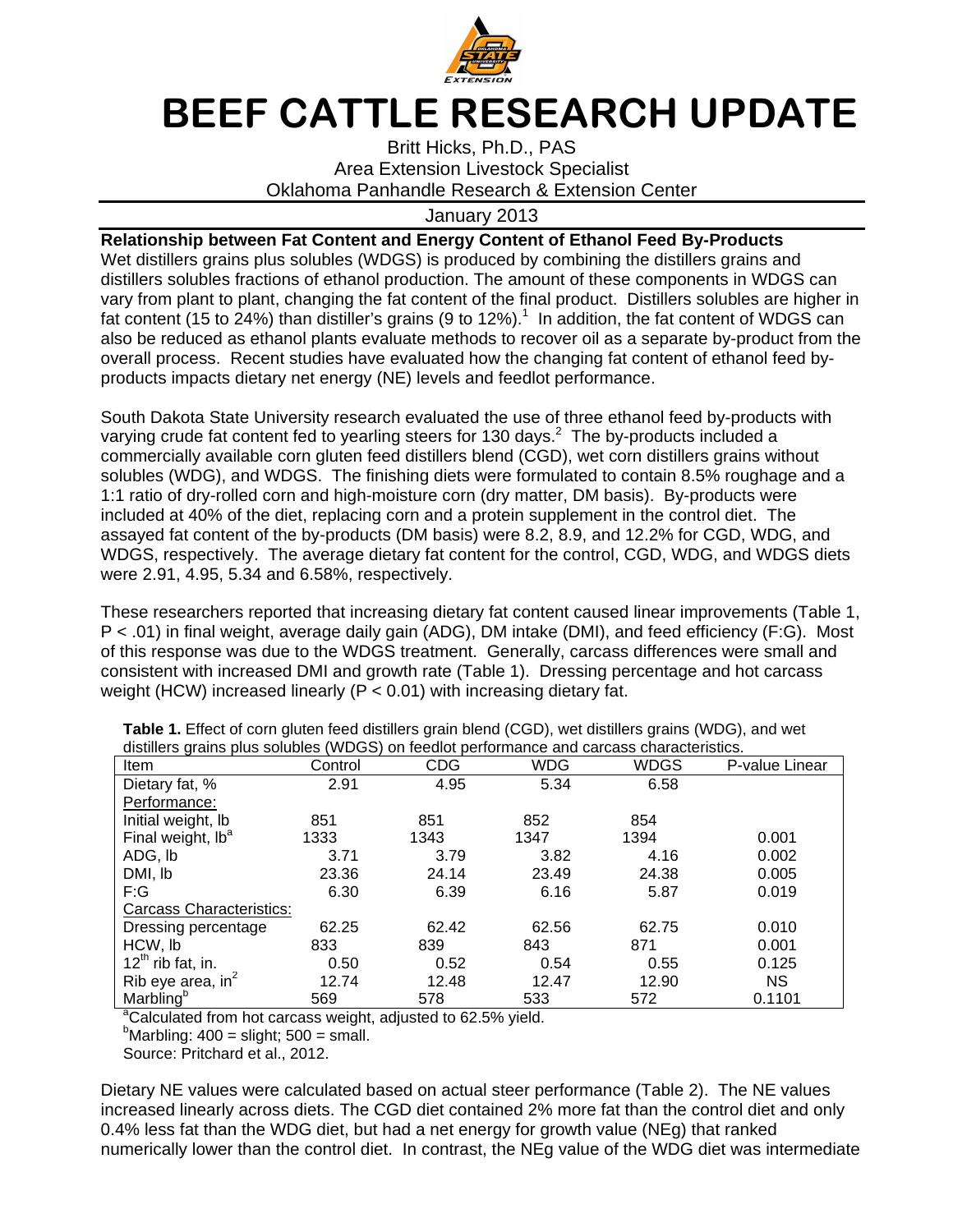to the values for the control and WDGS diets. The authors suggested that this indicates that the NE contents of the CGD diet were driven by feed components other than fat.

| <u>PIVUUVIIIE IUIUVUI</u>             |         |       |            |             |                |  |
|---------------------------------------|---------|-------|------------|-------------|----------------|--|
| Item                                  | Control | CDG   | <b>WDG</b> | <b>WDGS</b> | P-value Linear |  |
| Diet                                  |         |       |            |             |                |  |
| NEm, Mcal/cwt                         | 90.42   | 89.13 | 91.78      | 94.88       | 0.017          |  |
| NEg, Mcal/cwt                         | 60.56   | 59.65 | 61.99      | 64.56       | 0.014          |  |
| By-product NEg, Mcal/cwt <sup>a</sup> |         | 65.77 | 71.54      | 78.07       |                |  |
|                                       |         |       | .          |             |                |  |

| Table 2. Performance based calculations of diet and by-product NE values. |  |  |
|---------------------------------------------------------------------------|--|--|
|---------------------------------------------------------------------------|--|--|

<sup>a</sup>Assumed corn NEg = 68 Mcal/cwt. Example:  $[(Test NEg - Control NEg)/% by-product] + 68$ . Source: Pritchard et al., 2012.

The researchers calculated NEg values for the by-products assuming that the substituted corn grain had a NEg content of 68 Mcal/cwt. Based on this assumption, the derived NEg values for the three by-products were 65.8, 71.5 and 78.1 Mcal/cwt for the CGD, WDG and WDGS diets, respectively. Regression of diet fat content against NEg content indicated that fat represented 2.02 times the NE content of non-fat diet components (P < 0.02;  $r^2 = 0.26$ ) suggesting that for each 1% increase in dietary fat content that dietary NEg increases by 1.02 Mcal/cwt.

University of Nebraska research evaluated the feeding performance of yearling feedlot steers fed normal-fat WDGS (12.9% fat) or low-fat WDSG (6.7% fat). $3$  The control diet (DM basis) was formulated to contain 10% sorghum silage, 5% protein supplement, and 85% corn (1:1 ratio of dryrolled corn and high-moisture corn, DM basis). WDGS was added at 35% of the diet DM, replacing corn. The dietary fat content for the control, low-fat WDGS, and normal-fat WDSG diets were 3.64, 4.72, and 6.91%, respectively.

These researchers reported that final weights and average daily gain were significantly greater (P < 0.05) for steers fed the 12.9% fat WDGS compared to steers fed the corn control diet or the 6.7% fat WDGS (Table 3). In addition, feed efficiency tended be improved by 8.5% ( $P = 0.12$ ) in cattle fed the normal-fat WDGS. Steers fed the corn control or the low-fat WDGS diets had identical feedlot performance. The only carcass characteristic that differed across treatments was HCW which was significantly greater ( $P = 0.04$ ) for steers fed normal-fat WDGS (Table 3).

| Item                            | Control | Low-Fat WDGS | Normal-Fat WDGS | P-value |
|---------------------------------|---------|--------------|-----------------|---------|
| Dietary fat, %                  | 3.64    | 4.72         | 6.91            |         |
| Performance:                    |         |              |                 |         |
| Initial weight, lb              | 889     | 886          | 886             |         |
| Final weight, lb <sup>a</sup>   | 1295    | 1294         | 1331            | 0.04    |
| ADG, Ib                         | 3.41    | 3.41         | 3.71            | 0.02    |
| DMI, lb<br>F:G <sup>b</sup>     | 24.4    | 24.4         | 24.4            | 0.99    |
|                                 | 7.19    | 7.19         | 6.58            | 0.12    |
| <b>Carcass Characteristics:</b> |         |              |                 |         |
| HCW, lb                         | 816     | 815          | 839             | 0.04    |
| $12^{th}$ rib fat, in.          | 0.47    | 0.52         | 0.53            | 0.25    |
| Rib eye area, in $^2$           | 13.4    | 12.9         | 13.1            | 0.62    |
| Marbling <sup>c</sup>           | 614     | 591          | 617             | 0.61    |

**Table 3.** Effect of low-fat WDGS and normal-fat WDGS on feedlot performance and carcass characteristics.

<sup>a</sup>Calculated from hot carcass weight, adjusted to 63% yield.

<sup>b</sup>Calcualed and analyzed from G:F, which is the reciprocal of F:G.

 $\textdegree$ Marbling: 400= slight; 500 = small; 600 = modest.

Source: Gigax et al., 2011.

Based on actual steer performance, I calculated dietary NE values for the three diets (Table 4). I then calculated NEg values for the low-fat WDGS, and normal-fat WDGS assuming that the substituted corn had a NEg content of 68 Mcal/cwt. Based on this assumption, the derived NEg